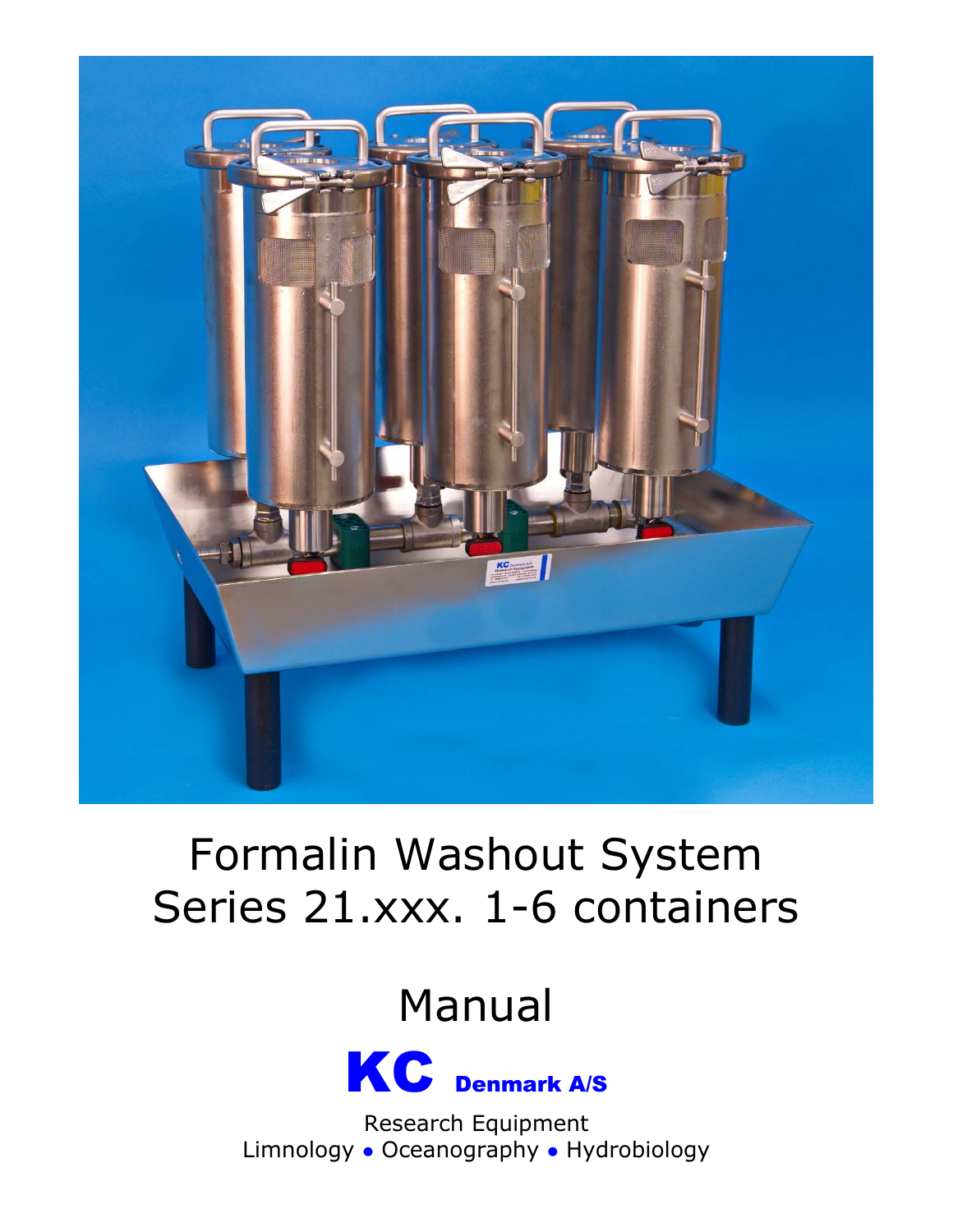## **Formalin Washout System**



KC Denmark A/S is not, and cannot be held, responsible for any damage(s) made to equipment or to operators who ignore safety precautions or because of misuse or wrong operation.

When working on the unit in areas, which are difficult to access or hazardous, ensure to take adequate safety precautions for the operator and others in compliance with the provisions of law on health and safety at work.

#### Warning:

Formalin is a sensitizing agent that can trigger an allergic reaction in normal tissue after single or repeated exposures. The liquid is classified as a known human carcinogen (cancer-causing substance) by the International Agency for Research on Cancer and as a probable human carcinogen by the U.S. Environmental Protection Agency (EPA). Researchers must understand the hazardous properties of formalin so that control measures can be taken to minimize exposure.

### Application:

Wash out of formalin.

### General:

A stainless steel receptacle holds up to 6 cylindrical containers with filters, each having a capacity of 2,5 L approx. The containers have a separate tap and can be detached separately. On the side, above the handle, you will find two rectangular holes covered by a 500 µm net made of steel. The handle on each container ensures easy and safe handling.

Every cylinder has a clamp unit, and the detachable top has a welded, laser cut plate with a steel net, mesh size 500 µm.

The bottom of the conical container has a 3 mm plate with holes,  $\varnothing$ 4 mm, covered by a 500  $\mu$ m net.

The containers interlinks via a tube rack placed in a vessel made of 2 mm AISI 316 stainless steel plate. The receptacle has a pipe stub for water supply and a stub for emptying the vessel.

| Item | <b>Description</b>                           |  |
|------|----------------------------------------------|--|
| 1    | Unscrew the threaded ring on the containers. |  |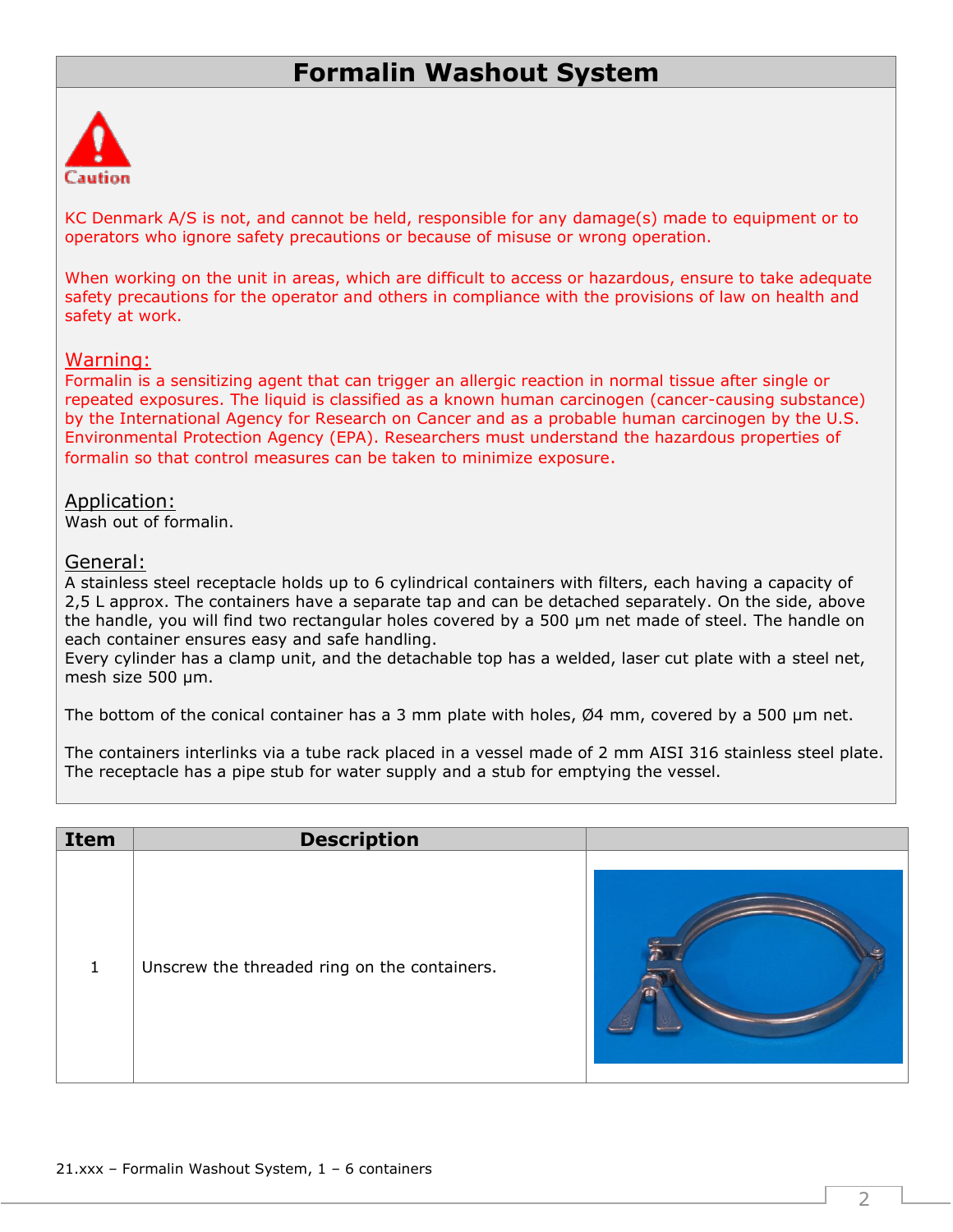| $\overline{2}$ | Remove the upper sieve and pour the preserved<br>sample into the containers.                                                                                                                                                                                                                                                                                                                                                                                               |  |
|----------------|----------------------------------------------------------------------------------------------------------------------------------------------------------------------------------------------------------------------------------------------------------------------------------------------------------------------------------------------------------------------------------------------------------------------------------------------------------------------------|--|
| 3              | Every container has a separate valve so you can wash<br>out separate samples.                                                                                                                                                                                                                                                                                                                                                                                              |  |
| $\overline{4}$ | Apply water to the inlet on the left side and the water<br>flow washes out the formalin, leaving the preserved<br>samples intact in the container.<br>During the wash out, you can leave out the upper<br>hoods, but you must adjust the water flow accordingly.<br>The hoods protect the species from getting lost if the<br>flow is too high.<br>Drainage for water to the right. Collect and dispose the<br>water in an appropriate way considering the<br>environment. |  |
| 5              | Insert the cylinders firmly into the fittings. Close the<br>valves for any unused items.                                                                                                                                                                                                                                                                                                                                                                                   |  |
| 6              | The cylinders have a mesh on top and at the sides,<br>allowing the excess water to flow.                                                                                                                                                                                                                                                                                                                                                                                   |  |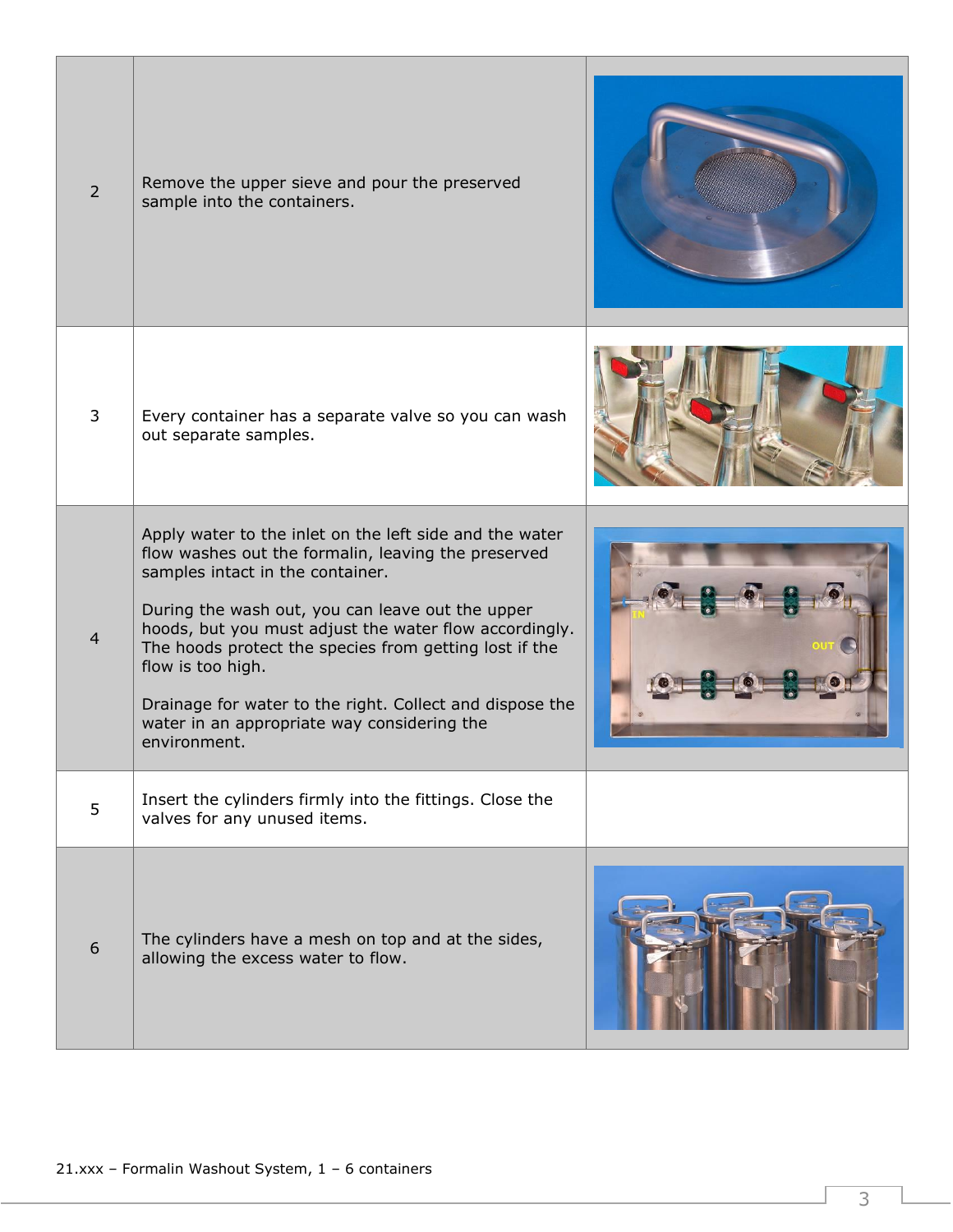| $\overline{7}$ | The containers are detachable for easy cleaning.                                                                                                                    | Research Equipment |
|----------------|---------------------------------------------------------------------------------------------------------------------------------------------------------------------|--------------------|
| 8              | The small one-cylinder model, 21.085, has a drainage<br>for water to the right. Collect and dispose the water in<br>an appropriate way considering the environment. |                    |
| 9              | By unscrewing the bolt to the left, it is possible to add<br>one or more units in a line.                                                                           |                    |

Rev.: October 28, 2021 - lkj